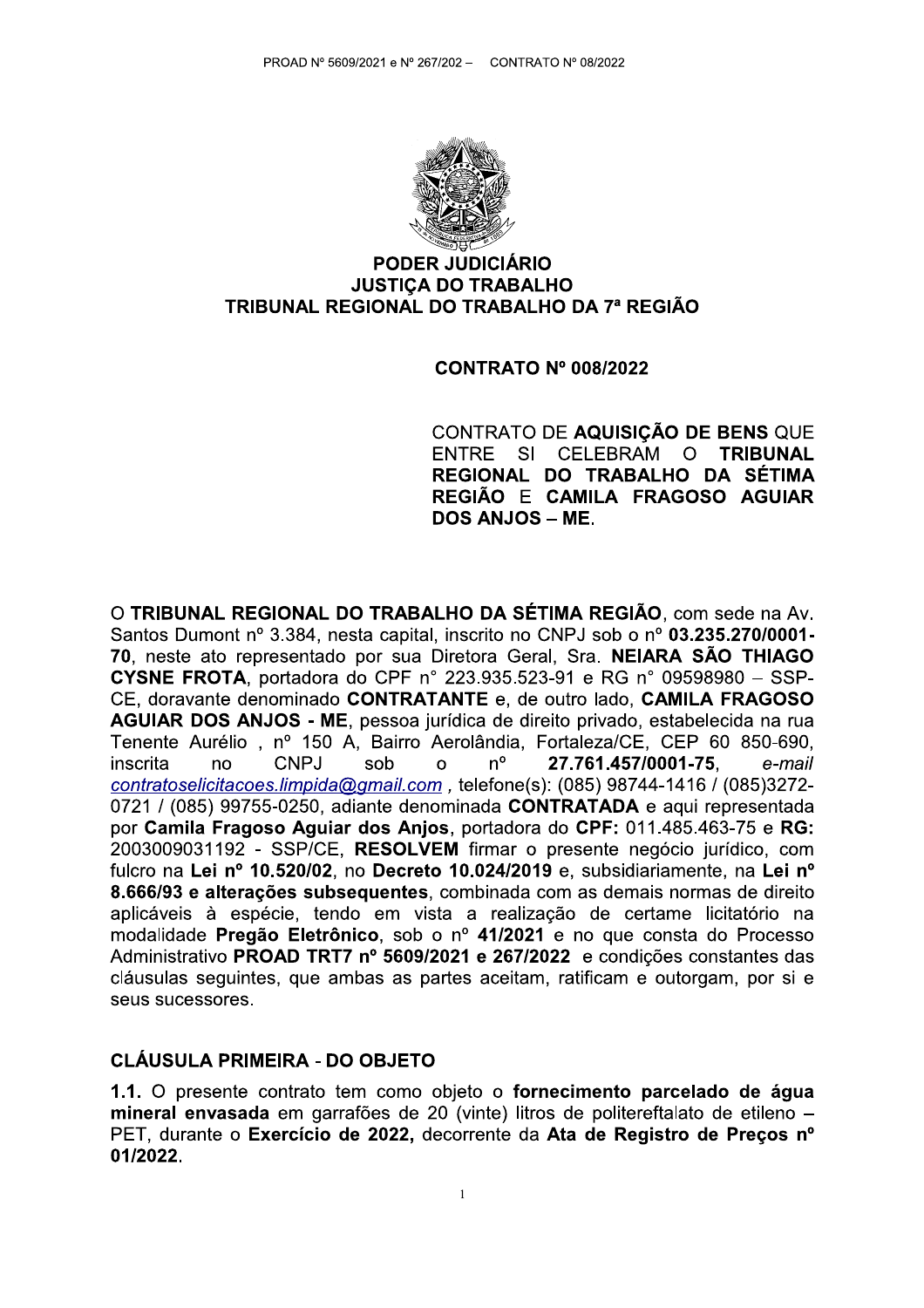# **CLÁUSULA SEGUNDA - DO CONTRATO**

2.1. São partes integrantes deste instrumento de contrato, como se aqui estivessem integralmente transcritos, os seguintes documentos:

a) Edital do Pregão Eletrônico nº 41/2022 com o Termo de Referência e seus respectivos anexos.

b) Proposta apresentada pela CONTRATADA.

2.1.1. Considera-se expressamente revogado o contido na Proposta apresentada pela CONTRATADA que disponha em contrário ao estabelecido neste termo de Contrato.

# **CLÁUSULA TERCEIRA – DAS ESPECIFICAÇÕES DO OBJETO**

3.1. Os garrafões deverão ser envasados mediante processo totalmente automatizado e asséptico, com tampa impermeável e lacre de segurança.

3.2. O fornecimento dos vasilhames (garrafões) será realizado mediante comodato.

3.3. A quantidade de garrafões a serem fornecidos em regime de comodato é de até 320 (trezentos e vinte) para o Fórum Autran Nunes, até 500 (quinhentos) para o TRT7 Sede e até 204 (duzentos e quatro) para as Varas da Região Metropolitana e do Interior do Estado do Ceará.

3.4. O quantitativo corresponde ao do consumo mensal estimado indicado no Anexo III - Termo de Referência - Fornecimento de Água Mineral Envasada - Exercício 2022 – Estimativa de Consumo Mensal – Quantidade Máxima de Garrafões em Comodato e no Anexo I - Termo de Referência – Fornecimento de Água Mineral -Exercício 2022 - Grupos, Itens e Quantitativo Estimado - Preco Médio.

### CLÁUSULA QUARTA – DO LOCAL E HORÁRIO DE ENTREGA DO MATERIAL

4.1. O material deverá ser entregue sem ônus para o TRT - 7ª Região, nos dias e locais relacionados no Anexo II do Termo de Referência, em dia útil, nas guantidades informadas pelo Fiscal do contrato, no ato da entrega.

4.1.1. No Complexo TRT Aldeota, situado na Rua Vicente Leite, 1281, Aldeota, nesta capital, às segundas-feiras, quartas-feiras e sextas-feiras, no horário compreendido entre 8h e 11 horas. A entrega será efetuada no interior da copa de unidade (Núcleo, Seção ou Divisão) existente em cada um dos 3 prédios que formam o complexo (Prédio Anexo I, Prédio Anexo II e Casa Sede), via romaneio de pedido tipograficamente numerado.

4.1.2. Nos Prédios da Antiga Sede e do Anexo I do Fórum Autran Nunes, sitos na Av. Duque de Caxias, 1150, Centro, e Edifício Dom Helder Câmara, na Av. Tristão Gonçalves, 912, nesta capital, às segundas-feiras, quartas-feiras e sextasfeiras, no horário compreendido entre 13h30min e 16 horas. A entrega será efetuada no interior da copa de cada Vara ou Diretoria/Setor via romaneio de pedido tipograficamente numerado.

4.1.3. Nas Varas da Região Metropolitana e Interior do Estado do Ceará, situadas nos endereços constantes no Anexo II do Termo de Referência, em dia útil,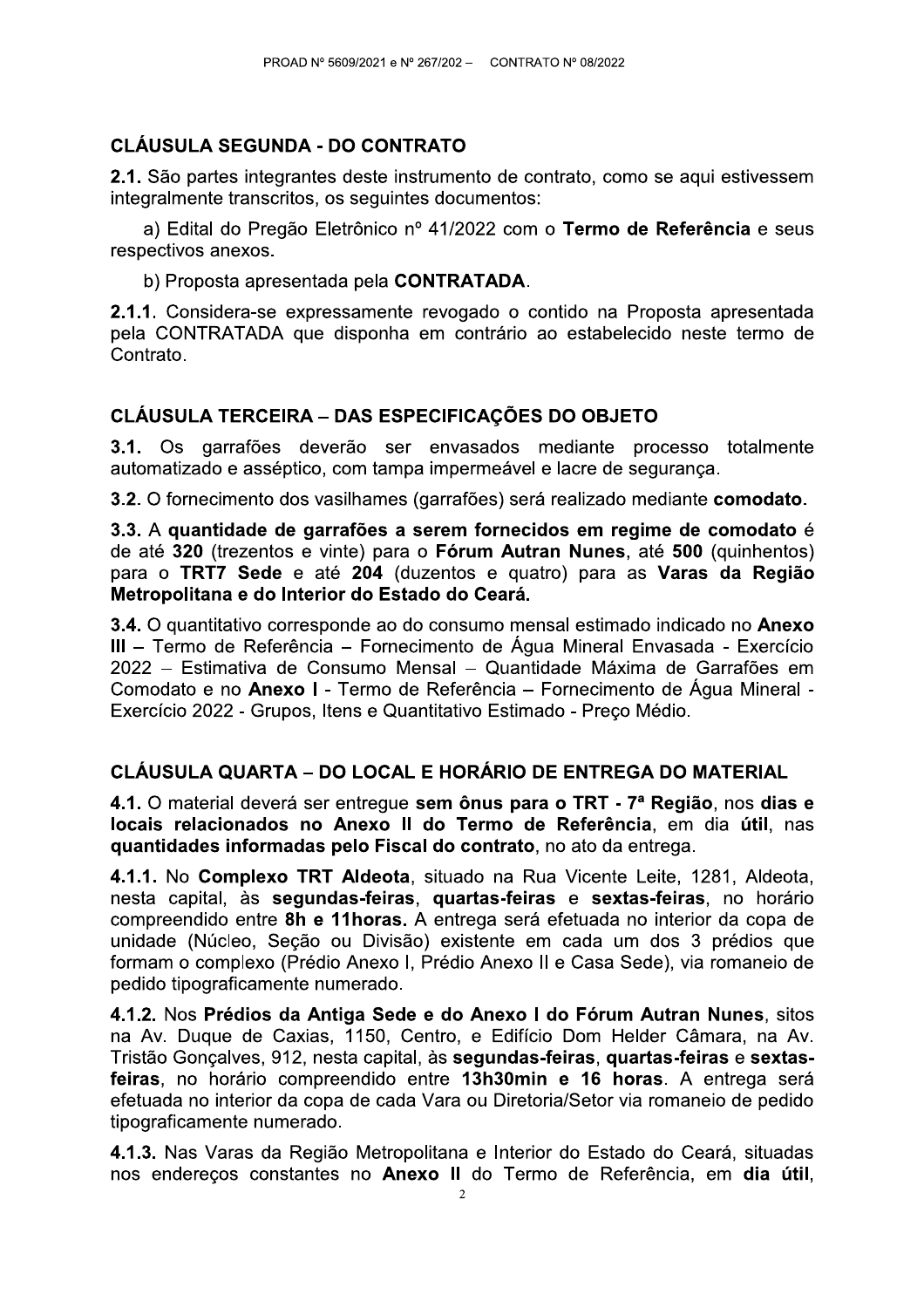quinzenalmente, no horário compreendido entre 8h e 14horas. A entrega será efetuada via romaneio de pedido tipograficamente numerado.

4.1.4. Quando a previsão de entrega ocorrer em dias em que não haja expediente no Órgão, o objeto deverá ser entregue no dia anterior.

4.1.5. A entrega deverá acontecer independente de qualquer contato do Contratante.

# **CLÁUSULA QUINTA – DO PRAZO DE RECEBIMENTO**

5.1. O presente objeto será recebido:

a) Provisoriamente, imediatamente após a entrega via Pedido enumerado;

b) Definitivamente, em até 5 (cinco) dias úteis do recebimento da Nota Fiscal, após verificação da quantidade e da conformidade do bem entregue com as exigências estabelecidas neste termo.

5.2 O recebimento definitivo não exclui a responsabilidade da Contratada por vícios de qualidade do material empregado ou disparidade com as especificações exigidas no Termo de Referência, verificados posteriormente.

# **CLÁUSULA SEXTA - DAS OBRIGAÇÕES DA CONTRATADA**

6.1. Antes do início da execução contratual, designar formalmente (mediante comunicação escrita) Preposto responsável por representar a CONTRATADA durante esse período:

6.2. Iniciar o fornecimento do material em até 24h (vinte e quatro horas), a contar do recebimento do Termo Contratual devidamente assinado ou Instrumento equivalente;

6.3. Fornecer áqua classificada como mineral natural, na forma do Decreto-Lei nº. 7.841/45, em embalagem original devidamente lacrada, sem sinais de violação ou contaminação, com rótulo padronizado aprovado pelo Departamento Nacional da Produção Mineral (DNPM), o qual deve conter nome e local da fonte, natureza da água, nome do concessionário, data e número da concessão, constante físicoguímicas, composição analítica e classificação, segundo o DNMP, volume do conteúdo, carimbo com ano e mês do engarrafamento.

6.4. Substituir os produtos considerados fora das condições de consumo – que apresentem alterações na cor, sabor e aspectos, prazo de validade e especificações, bem como os garrafões que apresentarem deterioração durante o período de sua validade no prazo máximo de 2 (dois) dias úteis, contados a partir da notificação feita pelo fiscal do contrato.

6.4.1. Apresentar o Registro da Fonte do produto ofertado, sempre que solicitado pelo FISCAL do CONTRATO.

6.5. Apresentar também, no início do CONTRATO a cada período de quatro meses, ou quando solicitado pelo CONTRATANTE, a análise físico-química e microbiológica da água mineral, emitida por laboratório credenciado pela ANVISA, às expensas da CONTRATADA.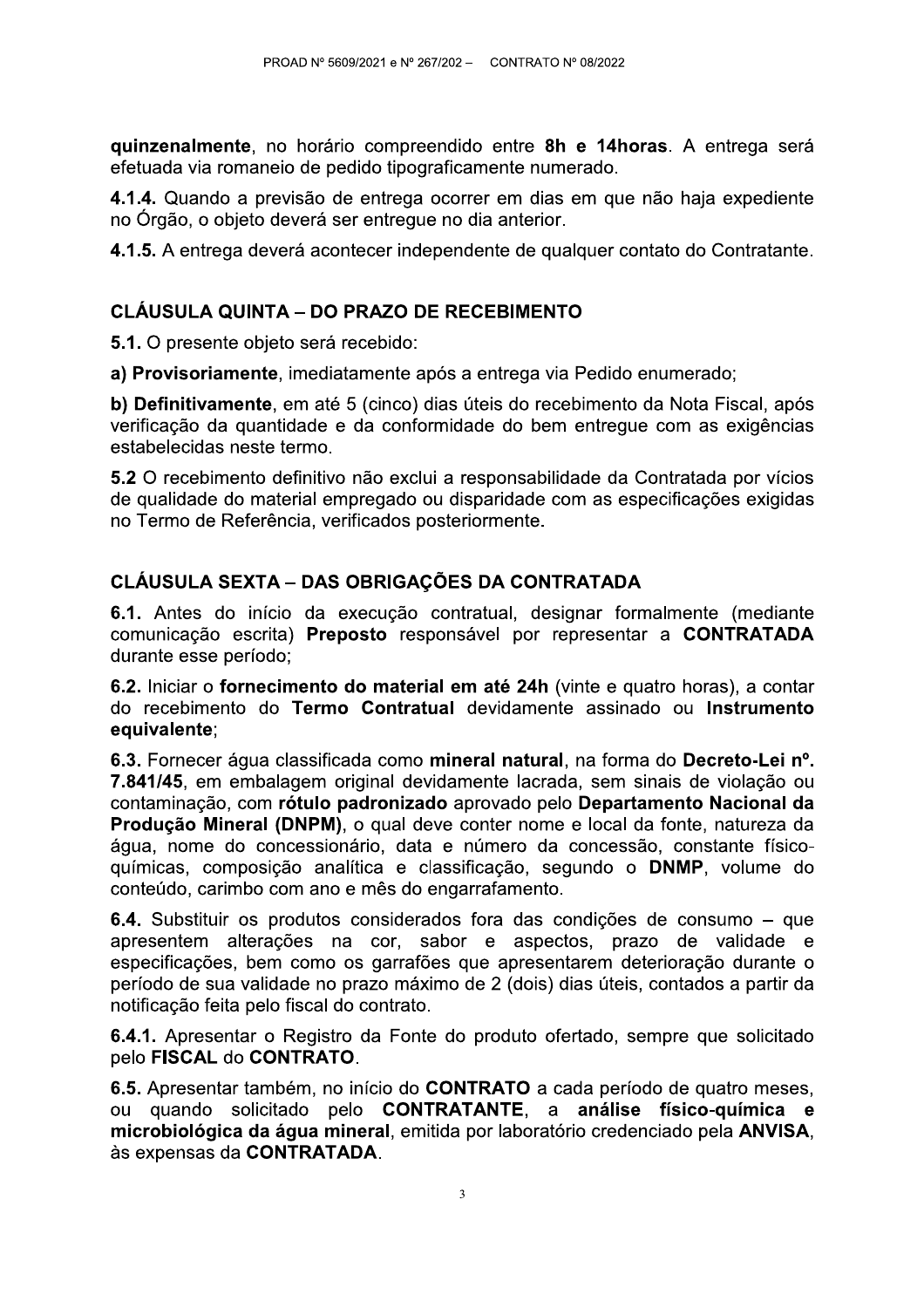6.5.1. Em sendo comprovado, através da análise em liça ou mediante informação de Órgãos Públicos competentes, que a potabilidade da água da marca fornecida esteja comprometida, a contratada deverá substituir a marca da água mineral fornecida por outra de qualidade adequada ao consumo, conforme especificado.

6.6. Entregar o produto nas quantidades, forma, prazo e local estabelecidos no Termo de Referência.

6.6.1. Os endereços estão descritos no Anexo II - Termo de Referência (TR) -Fornecimento de Água Mineral Envasada - Exercício 2022 - Periodicidade e Locais de Entrega, podendo ser alterado caso seja realizada transferência de alguma Unidade, mediante comunicação à empresa contratada.

6.7. Atender à demanda do CONTRATANTE durante o prazo de vigência desta contratação, mesmo que a quantidade de garrafões seja inferior ou superior à estimada neste Termo, nos limites da Lei nº. 8.666/93.

6.8. Entregar, mensalmente, as Notas Fiscais acompanhadas dos Comprovantes de Fornecimento.

6.9 Entregar, em Regime de Comodato, a quantidade de garrafões estabelecida pela fiscalização, até o limite estabelecido no Anexo III - Termo de Referência (TR) - Fornecimento de Água Mineral Envasada - Exercício 2022 - Estimativa de Consumo Mensal e Anual - Quantidade Máxima de Garrafões em Comodato. Esta quantidade será entregue por ocasião do início da execução contratual.

6.10. Recolher, após o último mês do CONTRATO, todos os vasilhames fornecidos em regime de comodato.

6.11. Não transferir, sob nenhum pretexto, sua responsabilidade para outras entidades, sejam fabricantes, técnicos e outros.

6.12. Reparar ou corrigir, às suas expensas, no todo ou em parte, o objeto do **CONTRATO** em que se verifiquem vícios, defeitos ou incorreções.

6.13. Manter, durante toda a execução do CONTRATO, todas as condições de habilitação.

6.14. Atender aos CRITÉRIOS DE SUSTENTABILIDADE, de acordo com o Guia de Contratações Sustentáveis da Justiça do Trabalho, aprovado pela Resolução CSJT nº. 310/2021:

6.14.1. Os produtos devem atender às características e procedimentos regulamentados nas resoluções Anvisa nº 275/2005;

6.14.2. Conforme as portarias DNPM nº 387/2008 e nº 128/2011, os vasilhames devem atender às normas constantes da ABNT NBR 14222:2013 E 14328:2011, que dispõem sobre embalagem plástica para água mineral e potável de mesa – garrafão retornável. Devem, ainda, trazer impressa a data limite de 3 (três) anos de sua vida útil e o número de certificação da embalagem que atesta a sua conformidade com as normas técnicas acima referidas, bem como o nome do instituto técnico responsável pela emissão do certificado;

6.14.3. Os rótulos dos produtos devem possuir as informações previstas na Portaria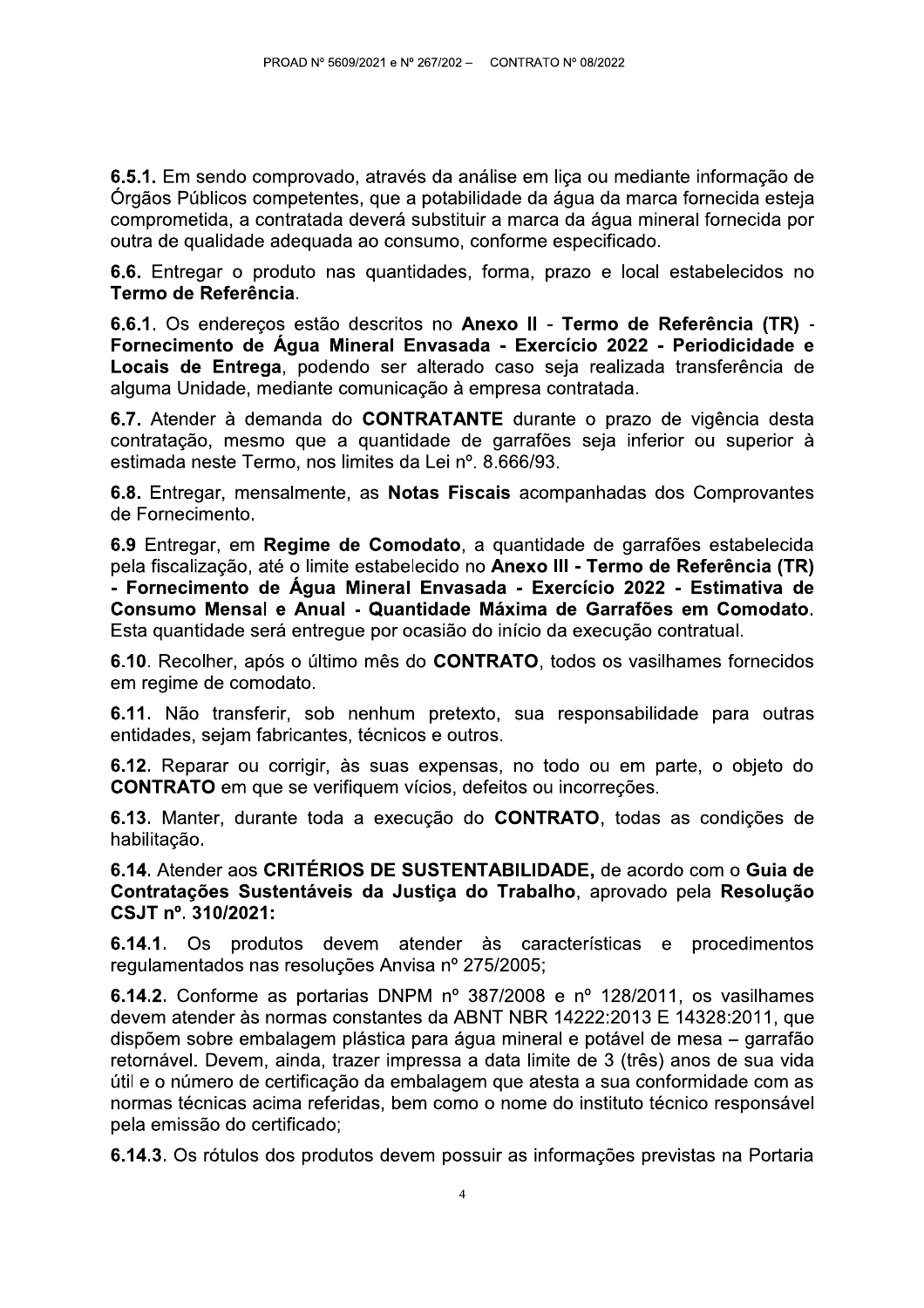MME nº470/1999.

PROAD N° 5609/2021 e N° 267/202 – CONTRATO N° 08/2022<br>
MME n°470/1999.<br>
CLÁUSULA SÉTIMA – DAS OBRIGAÇÕES DO CONTRATANTE<br>
7.1. Formalizar a Ata de Registro de Preços – ARP e o Termo de Contrato ou<br>
Instrumento equivalente.<br> das embalagens.

7.5. Atestar as Notas Fiscais para efeito de pagamento.

7.6. Efetuar os pagamentos na forma e no prazo estabelecido neste Termo.

7.7. Previamente à Contratação a Administração realizará Consulta ao SICAF, Cadastro Nacional de Empresas Inidôneas e Suspensas - CEIS, Cadastro Nacional de Condenações Cíveis por Atos de Improbidade Administrativa. mantido pelo Conselho Nacional de Justiça (CNJ) e Lista de Inidôneos mantida pelo Tribunal de Contas da União (TCU) para identificar possível suspensão temporária de participação em licitação, no âmbito do órgão ou entidade, proibição de contratar com o Poder Público, bem como ocorrências impeditivas indiretas, e hos termos do art. 6º, III, da Lei nº 10.522, de 19 de juino de 2002, **Consuita Previa**<br>Desembros mantido pelo Conselho **Nacional de Justiça (CNJ)** e Lista de Inidôneos mantida<br>pelo Tribunal de Contas da União (TCU) para identificar possível suspensão<br>temporária de participação em licitação, no âmbito do órgão ou entid

m o Poder Publico, bem como ocorrencias impeditivas indiretas, e<br>art. 6°, III, da Lei n° 10.522, de 19 de julho de 2002, Consulta Prévia<br> **IITAVA** - DA PROTEÇÃO DE DADOS PESSOAIS - Lei n°<br> **IITAVA** - DA PROTEÇÃO DE DADOS P The SCADIN.<br>
CLÁUSULA OITAVA - DA PROTEÇÃO DE DADOS PESSOAIS - Lei nº<br>
13.709/2018 - LGPD<br>
8.1 – Em observação às determinações constantes da <u>Lei nº 13.709 de 14 de</u><br>
agosto de 2018 – LEI GERAL DE PROTEÇÃO DE DADOS (LGPD)

8.1.1 - O tratamento de dados pessoais dar-se-a de acordo com as bases legais previstas nas hipóteses dos Arts. 7º e/ou 11 da Lei 13.709/2018 às quais se submeterão os servicos, e para propósitos legítimos, específicos, explícitos e informados ao titular:

8.1.2 - O tratamento seja limitado as atividades necessarias ao atingimento das finalidades de execução do objeto do contrato, utilizando-os, quando seja o caso, em cumprimento de obrigação legal ou regulatória, no exercício regular de direito, por determinação judicial ou por requisição da Autoridade Nacional de Proteção de Dados (ANPD); 8.1.2 - O tratamento seja limitado às atividades necessárias ao atingimento das<br>finalidades de execução do **objeto do contrato**, utilizando-os, quando seja o caso,<br>em cumprimento de obrigação legal ou regulatória, no exerc

8.1.3 - Em caso de necessidade de coleta de dados pessoais indispensáveis à própria prestação do servico/aquisição de bens, esta será realizada mediante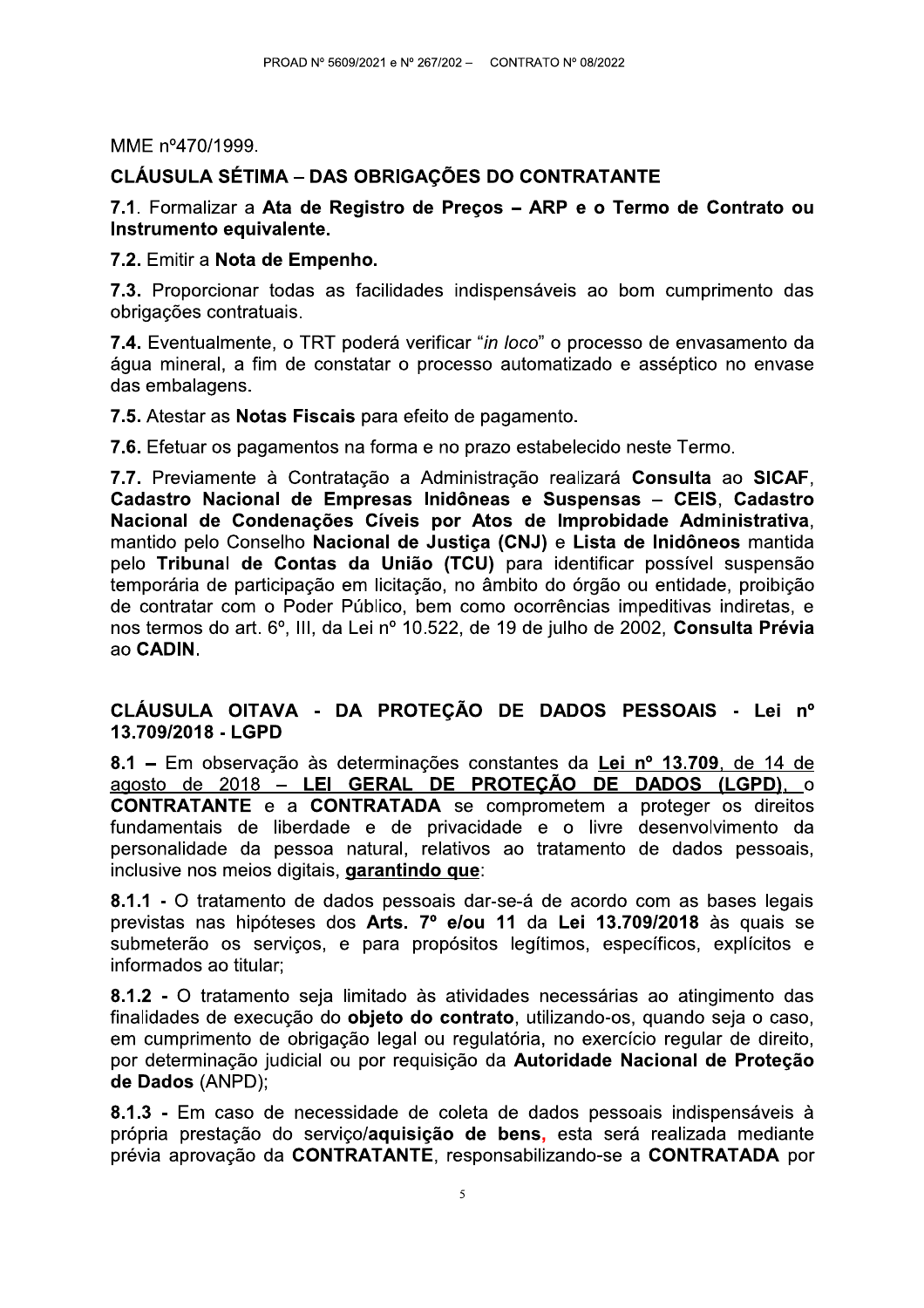obter o consentimento dos titulares (salvo nos casos em que opere outra hipótese legal de tratamento). Os dados assim coletados só poderão ser utilizados na execução do objeto especificado neste contrato, e, em hipótese alguma, poderão ser compartilhados ou utilizados para outros fins;

8.1.3.1 - Eventualmente, as partes podem ajustar que a CONTRATADA será responsável por obter o consentimento dos titulares, observadas as demais condicionantes do item 8.1.3 acima:

8.1.4 - Os dados obtidos em razão desse contrato serão armazenados em um banco de dados seguro, com garantia de registro das transações realizadas na aplicação de acesso (log) e adequado controle de acesso baseado em função (role based access control) e com transparente identificação do perfil dos credenciados, tudo estabelecido como forma de garantir inclusive a rastreabilidade de cada transação e a franca apuração, a qualquer momento, de desvios e falhas, vedado o compartilhamento desses dados com terceiros;

8.1.5 - Encerrada a vigência do contrato ou não havendo mais necessidade de utilização dos dados pessoais, sejam eles sensíveis ou não, a CONTRATADA interromperá  $\mathbf{o}$ tratamento dos Dados Pessoais disponibilizados pela **CONTRATANTE** e, em no máximo (30) dias, sob instruções e na medida do determinado pela CONTRATANTE, eliminará completamente os Dados Pessoais e todas as cópias porventura existentes (seja em formato digital ou físico), salvo quando a CONTRATADA tenha que manter os dados para cumprimento de obrigação legal ou outra hipótese da LGPD.

8.2 - A CONTRATADA dará conhecimento formal aos seus empregados das obrigações e condições acordadas nesta cláusula, inclusive no tocante à **Política de** Privacidade da CONTRATANTE, cujos princípios deverão ser aplicados à coleta e tratamento dos dados pessoais de que trata a presente cláusula.

8.3 - O eventual acesso, pela CONTRATADA, às bases de dados que contenham ou possam conter dados pessoais implicará para a CONTRATADA e para seus prepostos - devida e formalmente instruídos nesse sentido - o mais absoluto dever de sigilo, no curso do presente contrato.

8.4 - A CONTRATADA cooperará com a CONTRATANTE no cumprimento das obrigações referentes ao exercício dos direitos dos Titulares previstos na LGPD e nas Leis e Regulamentos de Proteção de Dados em vigor e também no atendimento de requisições e determinações do Poder Judiciário, Ministério Público, Órgãos de controle administrativo;

8.5 - A CONTRATADA deverá informar imediatamente à CONTRATANTE quando receber uma solicitação de um Titular de Dados, a respeito dos seus Dados Pessoais e abster-se de responder qualquer solicitação em relação aos Dados Pessoais do solicitante, exceto nas instruções documentadas da CONTRATANTE ou conforme exigido pela LGPD e Leis e Regulamentos de Proteção de Dados em vigor.

8.6 - O "Encarregado" ou "DPO" da CONTRATADA manterá contato formal com o Encarregado da CONTRATANTE, no prazo de 24 (vinte e quatro) horas da ocorrência de qualquer incidente que implique violação ou risco de violação de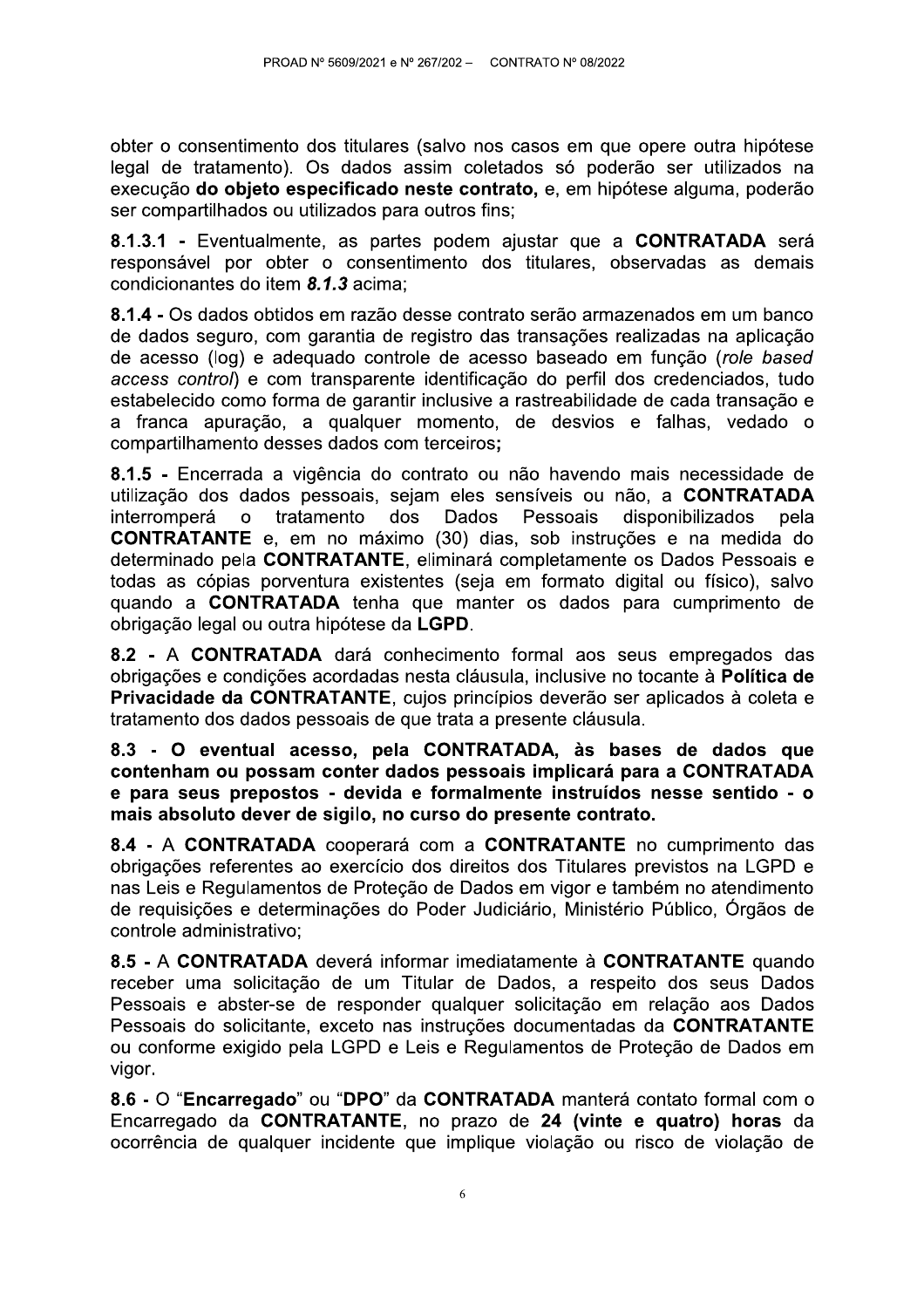dados pessoais, para que este possa adotar as providências devidas, na hipótese de questionamento das autoridades competentes.

8.7 - A critério do Encarregado de Dados da CONTRATANTE, a CONTRATADA poderá ser provocada a colaborar na elaboração do relatório de impacto (DPIA), conforme a sensibilidade e o risco inerente do objeto deste contrato, no tocante a dados pessoais.

8.8 - Eventuais responsabilidades das partes, serão apuradas conforme estabelecido neste contrato e também de acordo com o que dispõe a Seção III do Capítulo VI, bem como Capítulo VII e Seção I do capítulo VIII da LGPD.

# CLÁUSULA NONA – DA ALTERAÇÃO SUBJETIVA

9.1 - É admissível a fusão, cisão ou incorporação da CONTRATADA com/em outra pessoa jurídica, desde que sejam observados pela nova pessoa jurídica todos os requisitos de habilitação exigidos na licitação original; sejam mantidas as demais cláusulas e condições do contrato: não haja prejuízo à execução do objeto pactuado e haja a anuência expressa da CONTRATANTE à continuidade do contrato.

# CLÁUSULA DÉCIMA – DA GESTÃO E FISCALIZAÇÃO DO CONTRATO

10.1. A Gestão e a Fiscalização da Contratação caberão aos representantes da Administração especialmente designados. Nos impedimentos e afastamentos legais deste, suas funções serão desempenhadas por seus respectivos substitutos.

10.2. A Administração poderá alterar a designação dos gestores e fiscais, quando conveniente, sendo consignado formalmente nos autos e comunicado à Contratada, sem necessidade de elaboração de termo aditivo.

**10.2.1.** O recebimento de material de valor superior a R\$ 176.000.00 (cento e setenta e seis mil reais) será confiado a uma comissão de, no mínimo. 3 (três) membros, designados pela autoridade competente.

10.3. Os Gestores e Fiscais designados exercerão, de forma segregada, as atribuições previstas na Resolução TRT7 nº. 8/2019 e tudo o mais que for necessário visando o adequado acompanhamento e fiscalização da execução contratual, devendo ainda providenciar as medidas necessárias às soluções de quaisquer contratempos que porventura venham a ocorrer.

10.4. As decisões e providências que ultrapassarem a competência dos gestores e fiscais deverão ser solicitadas, em tempo oportuno, à Diretoria competente, para adoção das medidas que julgar convenientes.

10.5. A gestão e a fiscalização de que trata este item não excluem nem reduzem a responsabilidade da contratada, inclusive perante terceiros, por qualquer irregularidade, ainda que resultante de imperfeições técnicas, vícios redibitórios, ou emprego de material inadeguado ou de qualidade inferior, e, na ocorrência desta, não implica em corresponsabilidade da Administração ou de seus agentes e prepostos, de conformidade com o art. 70 da Lei nº 8.666/93.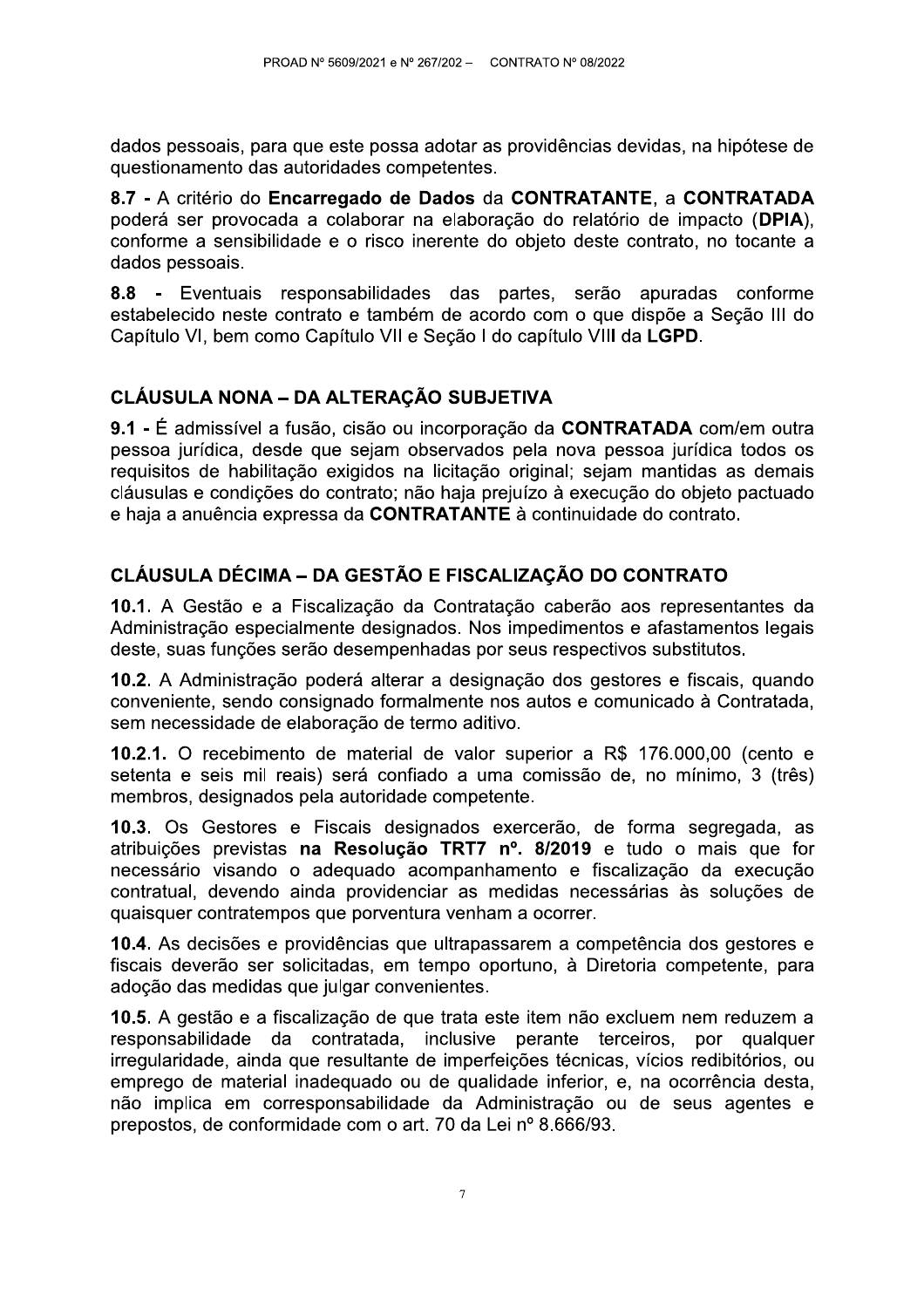10.6. As informações e os esclarecimentos solicitados pela Contratada poderão ser 3388.9417/3388.9366 prestados através dos telefones  $(85)$  $(85)$  $\mathbf{e}$ 3308.5994/3308.5961.

10.7. O representante da Administração anotará em registro próprio todas as ocorrências relacionadas com a execução do contrato, indicando dia, mês e ano, bem como o nome dos funcionários eventualmente envolvidos, determinando o que for necessário à regularização das falhas ou defeitos observados e encaminhando os apontamentos à autoridade competente para as providências cabíveis.

### **CLÁUSULA DÉCIMA PRIMEIRA – DO PAGAMENTO**

11.1. O pagamento será efetuado mensalmente na conta bancária fornecida pela empresa, em até 5 (cinco) dias úteis após o Recebimento Definitivo, condicionada ao recebimento da Nota Fiscal, ocasião em que este Tribunal verificará a regularidade com a Fazenda Federal (Tributos e Contribuições Federais e Dívida Ativa da União e INSS), com a Fazenda Estadual, com o Fundo de Garantia por Tempo de Serviço (FGTS), bem como a regularidade trabalhista, mediante Certidão Negativa de Débitos Trabalhistas (CNDT).

11.2. Havendo erro na apresentação da Nota Fiscal ou dos documentos pertinentes à contratação, ou, ainda, circunstância que impeca a liquidação da despesa, como, por exemplo, obrigação financeira pendente, decorrente de penalidade imposta ou inadimplência, o pagamento ficará sobrestado até que a CONTRATADA providencie as medidas saneadoras. Nesta hipótese, o prazo para pagamento iniciar-se-á após a comprovação da regularização da situação, não acarretando qualquer ônus para a **CONTRATANTE.** 

11.3. Será considerada data do pagamento o dia em que constar como emitida a Ordem Bancária para pagamento.

11.4. Antes de cada pagamento à contratada, será realizada Consulta ao SICAF para verificar a manutenção das Condições de Habilitação exigidas no Edital.

11.5. Quando do pagamento, será efetuada a retenção tributária prevista na legislacão aplicável.

11.6. A CONTRATADA regularmente optante pelo Simples Nacional, nos termos da Lei Complementar nº 123/2006, não sofrerá a retenção tributária quanto aos impostos e contribuições abrangidos por aquele regime. No entanto, o pagamento ficará condicionado à apresentação de comprovação, por meio de documento oficial, de que faz jus ao tratamento tributário favorecido previsto na referida Lei Complementar.

11.7 - Nos casos de eventuais atrasos de pagamento, desde que a CONTRATADA não tenha concorrido, de alguma forma, para tanto, fica convencionado que a taxa de compensação financeira devida pelo **CONTRATANTE**, entre a data do vencimento e o efetivo adimplemento da parcela, é calculada mediante a aplicação da sequinte fórmula:

 $EM = I \times N \times VP$ , sendo:

EM = Encargos moratórios:

N = Número de dias entre a data prevista para o pagamento e a do efetivo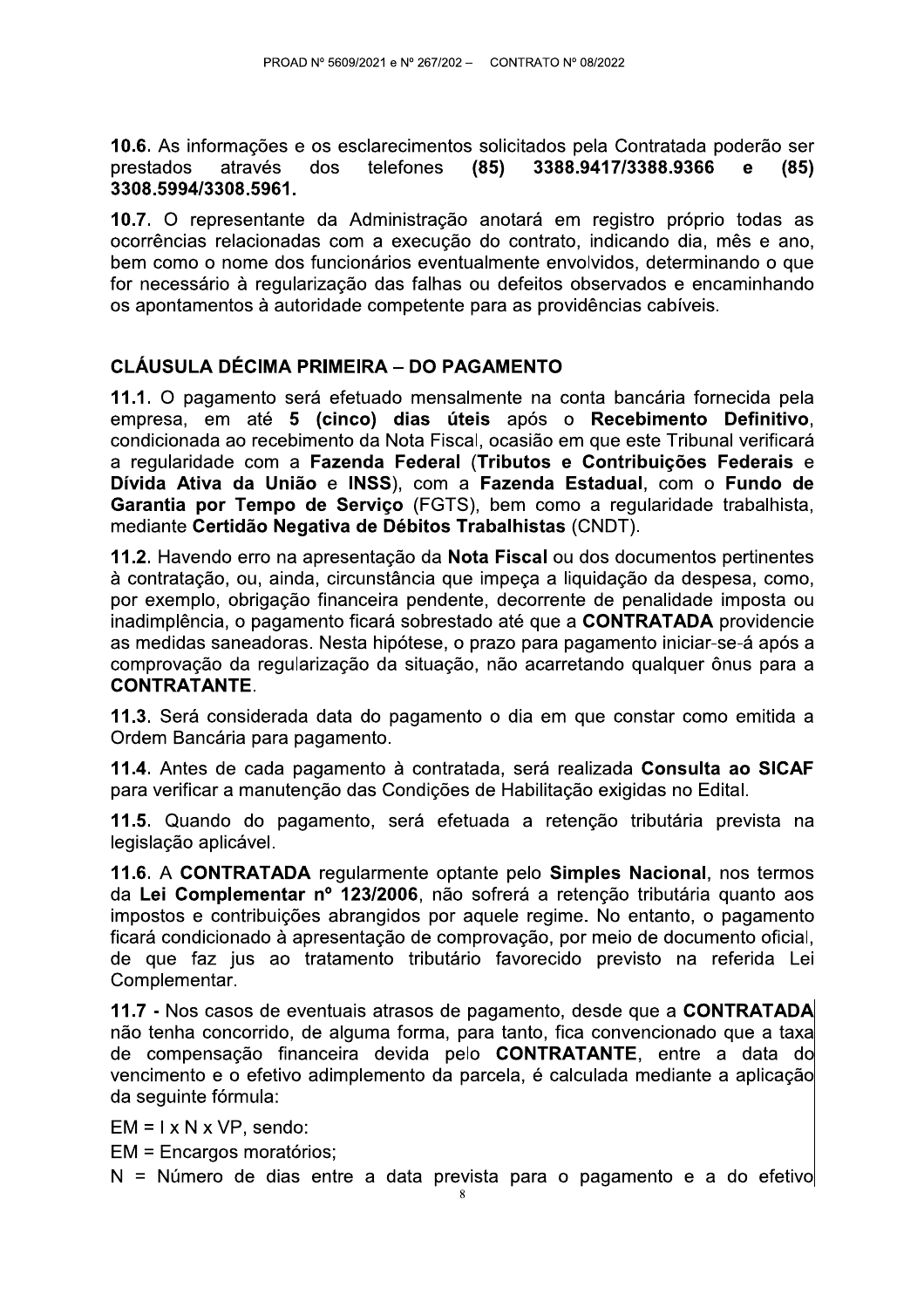pagamento;

I = Índice de compensação financeira = 0,00016438, assim apurado:

 $I = i/365$  $I = 6/100$  $I = 0.00016438$ 365

Em que i = taxa percentual anual no valor de 6%, capitalizada diariamente em regime de juros simples.

VP = Valor da parcela em atraso.

11.8 - No caso de aplicação de multa o valor respectivo será deduzido da fatura.

# CLÁUSULA DÉCIMA SEGUNDA – DAS SANÇÕES ADMINISTRATIVAS

12.1. O atraso injustificado na execução do contrato sujeitará a CONTRATADA à multa de mora, no percentual de 0,5% (cinco décimos por cento) ao dia, calculada sobre o valor da quantidade entreque intempestivamente. limitada a 10% (dez por cento) do valor da Contratação.

12.1.1 Se o atraso de que trata o Item 12.2 ultrapassar o prazo de 10 (dez) dias, a Administração poderá entender pela Inexecução Parcial ou Total do Contrato, conforme o caso.

12.2. Além das penalidades acima previstas, a CONTRATADA poderá incorrer nas seguintes sanções:

a) Advertência, por faltas leves, assim entendidas aquelas que não acarretarem prejuízos significativos para o CONTRATANTE;

b) Multa Compensatória, no percentual de 10% (dez por cento), calculada sobre o valor da parcela inadimplida, na hipótese de Inexecução Parcial do CONTRATO;

c) Multa Compensatória, no percentual de 10% (dez por cento), calculada sobre o valor total do CONTRATO, na hipótese de Inexecução Total;

d) Multa, no percentual de 5% (cinco por cento), calculada sobre o valor do **CONTRATO**, para os demais casos de descumprimento contratual;

e) Suspensão de Licitar e Impedimento de Contratar com o Órgão, Entidade ou Unidade Administrativa pela qual a Administração Pública opera e atua concretamente, pelo prazo de até 2 (dois) anos;

f) Impedimento de Licitar e Contratar com Órgãos e Entidades da União com o consequente Descredenciamento no SICAF pelo prazo de até 5 (cinco) anos;

g) Declaração de Inidoneidade para Licitar ou Contratar com a Administração Pública, enquanto perdurarem os motivos determinantes da punição ou até que seja promovida a reabilitação perante a própria autoridade que aplicou a penalidade, que será concedida sempre que a CONTRATADA ressarcir o CONTRATANTE pelos prejuízos causados.

12.3. As sanções previstas no Subitem 12.2, alíneas "a", "e", "f" e "g" poderão ser aplicadas à CONTRATADA juntamente com as de Multa, descontando-a dos pagamentos a serem efetuados.

12.4. As Multas devidas e/ou prejuízos causados à CONTRATANTE serão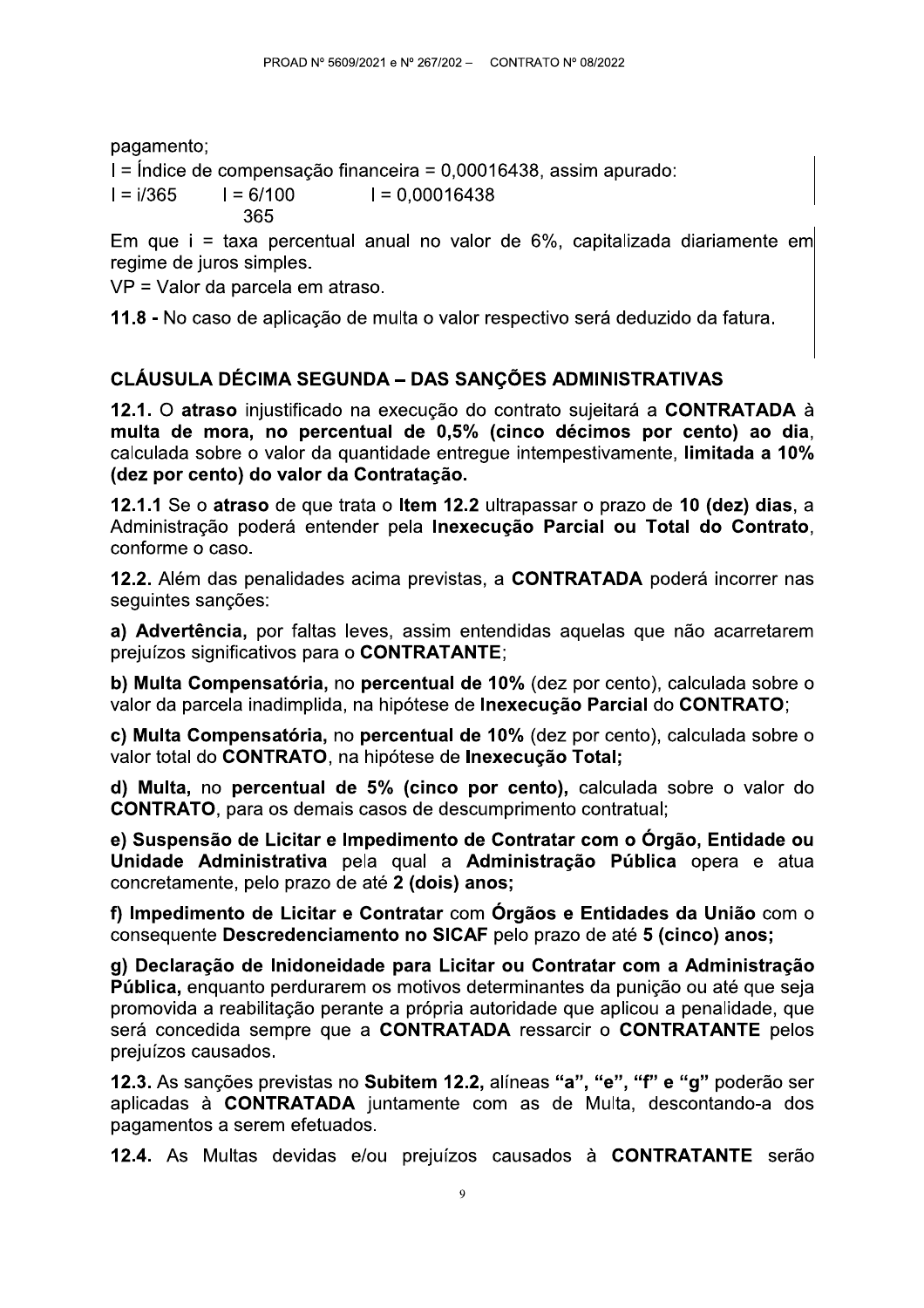deduzidos dos valores a serem pagos, quando for o caso, serão inscritos na Dívida Ativa da União e cobrados judicialmente.

12.5. Caso o valor da Multa não seja suficiente para cobrir os prejuízos causados pela conduta do Licitante, a União ou Entidade poderá cobrar o valor remanescente judicialmente, conforme artigo 419 do Código Civil;

12.6. A autoridade competente, na aplicação das sanções, levará em consideração a gravidade da conduta do infrator, o caráter educativo da pena, bem como o dano causado à Administração, observado o Princípio da Proporcionalidade;

12.7. Se, durante o processo de aplicação de penalidade, houver indícios de prática de infração administrativa tipificada pela Lei nº. 12.846, de 1º de agosto de 2013, como ato lesivo à administração pública nacional ou estrangeira, cópias do processo administrativo necessárias à apuração da responsabilidade da empresa deverão ser remetidas à autoridade competente, com despacho fundamentado, para ciência e decisão sobre a eventual instauração de investigação preliminar ou **Processo** Administrativo de Responsabilização - PAR;

12.8. A apuração e o julgamento das demais infrações administrativas não consideradas como ato lesivo à Administração Pública nacional ou estrangeira nos termos da Lei nº 12.846, de 1º de agosto de 2013, seguirão seu rito normal na Unidade Administrativa;

12.9. O Processamento do PAR não interfere no seguimento regular dos processos administrativos específicos para apuração da ocorrência de danos e prejuízos à Administração Pública Federal resultantes de Ato Lesivo cometido por Pessoa Jurídica, com ou sem a participação de Agente Público;

12.10. A aplicação de sanções previstas neste instrumento, realizar-se-á em processo administrativo e assegurará contraditório e a ampla defesa à **CONTRATADA**, cuja intimação dar-se-á na forma da lei, inclusive através de fax ou e-mail:

12.11. As penalidades serão obrigatoriamente registradas no SICAF.

### CLÁUSULA DÉCIMA TERCEIRA – DO VALOR DO CONTRATO

13.1 - Dá-se a este Contrato o valor global de R\$2.006,40 (dois mil e seis reais e quarenta centavos), de acordo com o estabelecido no Anexo I - Termo de Referência (TR) - Fornecimento de Água Mineral Envasada - Exercício 2022 -Grupos. Itens e Quantitativos Estimados - Preco Médio, conforme abaixo:

| GRUPO 01                                                                                                                                                                        |           |            |                         |              |
|---------------------------------------------------------------------------------------------------------------------------------------------------------------------------------|-----------|------------|-------------------------|--------------|
| l item I                                                                                                                                                                        | descricão | Quantidade | valor unitário          | valor anual  |
| ITEM 03                                                                                                                                                                         |           |            |                         |              |
| Fornecimento parcelado de água mineral, para o Exercício de 2022,   Quantidade  <br>valor unitário<br>envasada em GARRAFÕES DE POLITEREFTALATO DE ETILENO - PET,<br>264<br>7.60 |           |            | valor anual<br>2.006,40 |              |
| DE 20 LITROS com tampa impermeável e lacre de segurança, com entrega<br>  de vasilhames em regime de comodato.                                                                  |           |            |                         |              |
| l Fórum Trabalhista de Maracanaú                                                                                                                                                |           |            |                         |              |
| Localidade: Maracanaú – Ceará                                                                                                                                                   |           |            |                         |              |
| VALOR TOTAL CONTRATADO ITEM 03 - Grupo 1                                                                                                                                        |           |            |                         | R\$ 2.006,40 |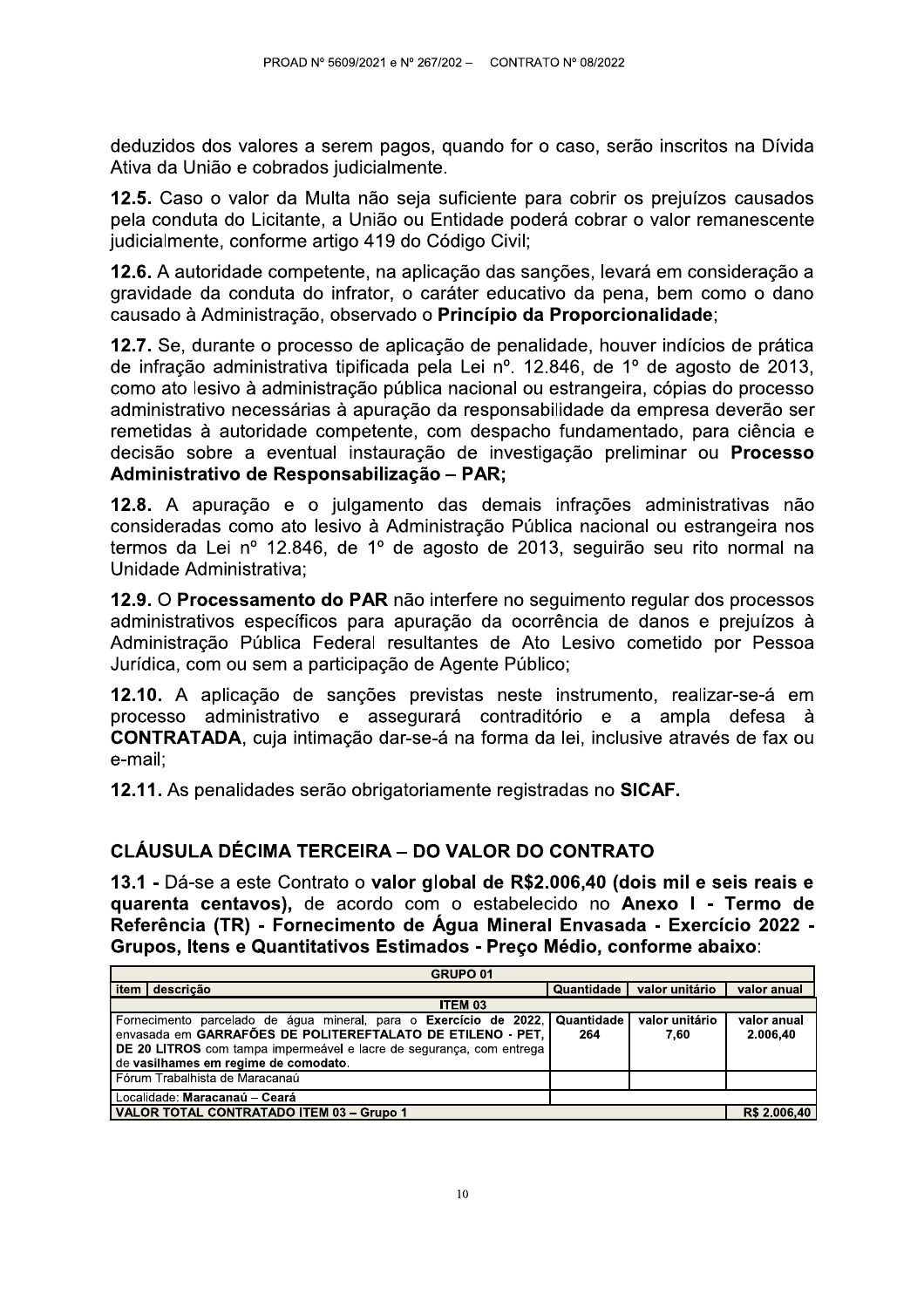13.2. No preco ofertado deverão estar incluídos todos os custos com os equipamentos, eventuais materiais, transporte, alimentação e demais despesas com pessoal, bem como todos os tributos, fretes, seguros e demais encargos necessários à plena e completa execução do serviço.

## CLÁUSULA DÉCIMA QUARTA – DO REAJUSTE DO VALOR DO CONTRATO

14.1. Os preços são fixos e irreajustáveis no prazo de um ano, contado da data limite para a apresentação das Propostas.

14.1.1. Dentro do prazo de vigência do CONTRATO e mediante solicitação da **CONTRATADA, os preços contratados poderão sofrer reajuste após o interregno de** um ano, aplicando-se o **índice IPCA** exclusivamente para as obrigações iniciadas e concluídas após a ocorrência da anualidade.

14.2. Nos reajustes subsequentes ao primeiro, o interregno mínimo de um ano será contado a partir dos efeitos financeiros do último reajuste, quando for o caso.

14.3. No caso de atraso ou não divulgação do índice de reajustamento, o **CONTRATANTE** pagará à **CONTRATADA** a importância calculada pela última variação conhecida, liquidando a diferença correspondente, tão logo seja divulgado o respectivo índice definitivo. Fica a CONTRATADA obrigada a apresentar memória de cálculo referente ao reajustamento de preços do valor remanescente, sempre que este ocorrer.

14.4. Nas aferições finais, o índice utilizado para reajuste será, obrigatoriamente, o definitivo, quando for o caso.

14.5. Caso o índice estabelecido para reajustamento venha a ser extinto ou de qualquer forma não possa mais ser utilizado, será adotado, em substituição, o que vier a ser determinado pela legislação então em vigor.

14.6. Na ausência de previsão legal quanto ao índice substituto, as partes elegerão novo índice oficial, para reajustamento do preço do valor remanescente, por meio de termo aditivo.

# CLÁUSULA DÉCIMA QUINTA - DA SUBCONTRATAÇÃO

15.1. É vedada a subcontratação total ou parcial do objeto.

# CLÁUSULA DÉCIMA SEXTA - DA DOTAÇÃO ORÇAMENTÁRIA

16.1. As despesas decorrentes da execução deste contrato correrão à conta da rubrica 01000000, constante da atividade 339030, Nota de Empenho nº 2022 NE 96.

# **CLÁUSULA DÉCIMA SÉTIMA - DA VIGÊNCIA**

17.1. O presente contrato tem vigência a contar da data de sua assinatura até 31/12/2022.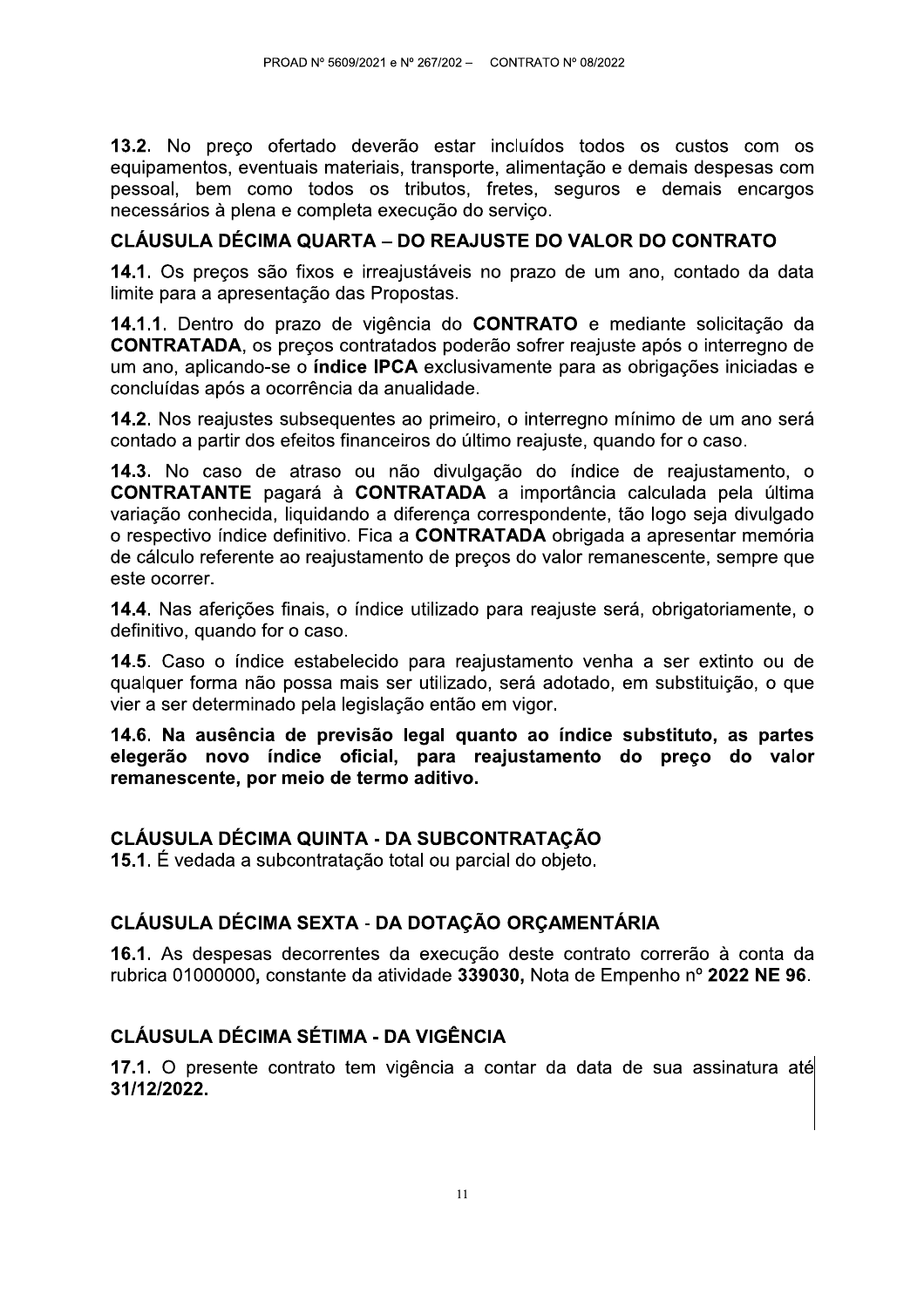# **CLÁUSULA DÉCIMA OITAVA - DA RESCISÃO**

18.1. A CONTRATANTE poderá considerar rescindido o presente contrato, de pleno direito, independentemente de interpelação judicial ou extrajudicial, nos casos e formas fixados nos artigos 78 e 79 da Lei nº 8.666/93.

18.2. Os casos de rescisão contratual serão formalmente motivados nos autos do Procedimento Administrativo, assegurados o contraditório e a ampla defesa.

18.3. A rescisão de que trata esta CLÁUSULA, exceto quando se tratar de caso fortuito, força maior ou razões de interesse público, acarretará a retenção dos créditos decorrentes deste contrato, até o limite dos prejuízos causados ao **CONTRATANTE.** 

### CLÁUSULA DÉCIMA NONA - DAS ALTERAÇÕES CONTRATUAIS

19.1. Qualquer modificação ou alteração no presente contrato será formalizada mediante termo aditivo, objetivando atender aos interesses das partes e ao objeto deste instrumento de Contrato, salvo hipótese de alterações relativas à fiscalização, que serão efetuadas sem a necessidade de termo aditivo.

19.2. Os termos aditivos são partes integrantes deste Contrato, como se nele estivessem transcritos.

#### **CLÁUSULA VIGÉSIMA - DAS DISPOSIÇÕES FINAIS**

20.1. Quaisquer requerimentos, cancelamentos, solicitações assim como a entrega do servico/objeto para fins de recebimento provisório deverão ser encaminhados por escrito ao fiscal do contrato, o qual promoverá as medidas subsequentes necessárias.

20.2. Este contrato administrativo regula-se pelas suas cláusulas e pelos preceitos de direito público, aplicando-se-lhe, supletivamente, os princípios da teoria geral dos contratos e as disposições de direito privado.

20.3. Considera-se data da assinatura do contrato, para todos os efeitos, à data da aposição da última assinatura digital no presente instrumento.

### CLÁUSULA VIGÉSIMA PRIMEIRA - DA PUBLICAÇÃO

21.1. De conformidade com o disposto no art. 61, parágrafo único da Lei 8.666/93, o presente contrato será publicado na forma de extrato, no Diário Oficial da União.

### **CLÁUSULA VIGÉSIMA SEGUNDA - DO FORO**

22.1. É competente o foro da Justica Federal. Secão Judiciária do Estado do Ceará. com exclusão de outro por mais privilegiado que seja, para dirimir quaisquer litígios oriundos do presente contrato.

E, para firmeza e como prova de assim haver entre si, ajustado e contratado, assinam o presente, em duas vias de igual teor e forma, para que produza os seus